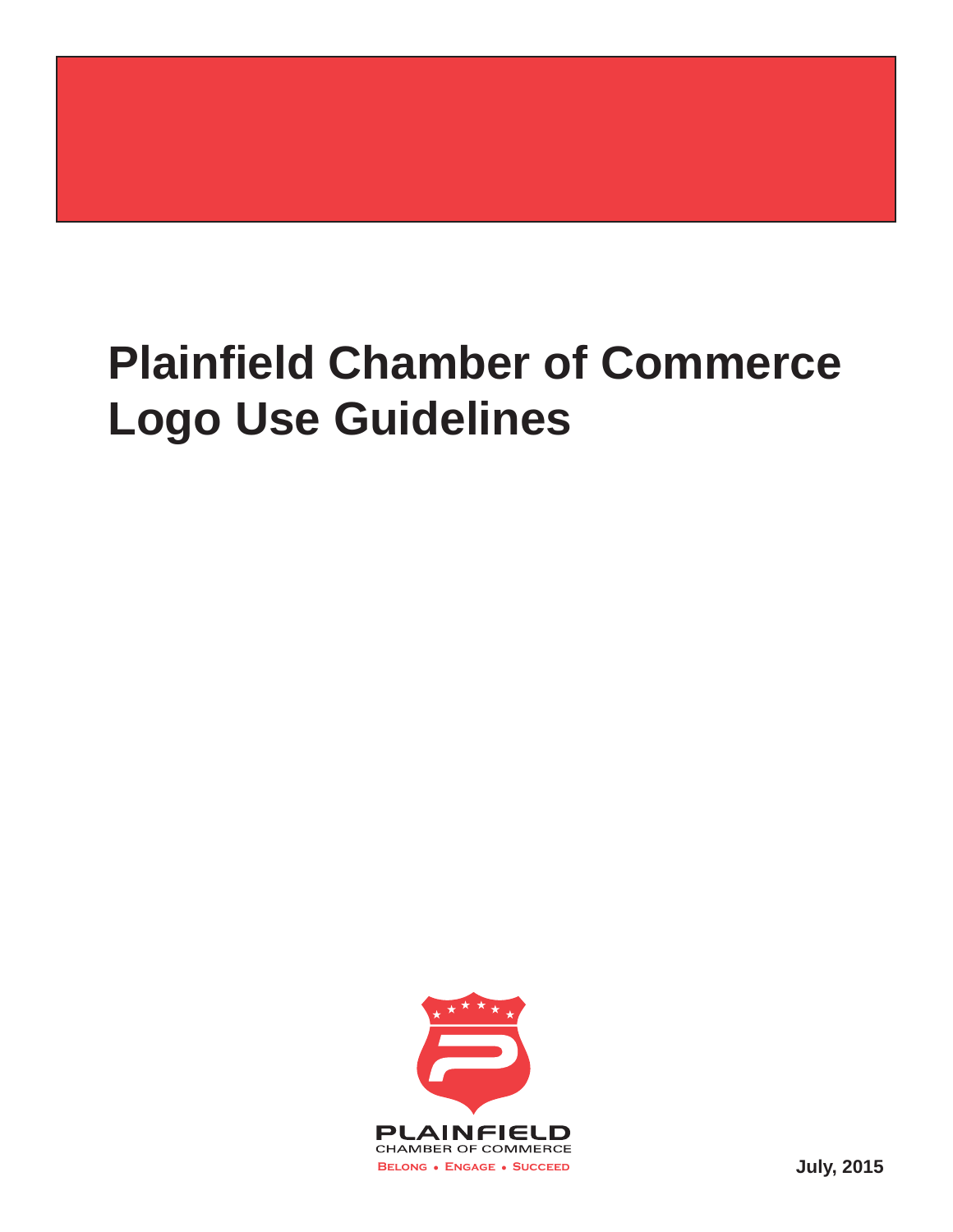#### **ABOUT THE LOGO**

Members of the Plainfield Chamber of Commerce are encouraged to use the Chamber logo on their website and publications to identify themselves as a member. It may not be used for any other commercial purpose without permission from the Chamber. Members may use the logo in their materials as long as they don't make any profit from it and they comply with usage guidelines. In general, we want the logo to be used as widely as possible to promote the Chamber and its members. Derivative versions of the Chamber logo are prohibited, as they dilute the Chamber's brand identity. Please contact the Chamber via email at chamber@town.plainfield.in.us if you have any questions.

#### **LOGO ELEMENTS**

The Chamber logo has three main elements: the shield with stars and a stylized P; the wordmark; and the tagline. There are two versions of the logo; one horizontal and one vertical. In most instances, the elements should be used together. The shield should not be altered and should never be used separate from the wordmark. In some instances, the tagline is optional. See "Tagline" on page 3 for details.





## **SPACING AND SIZE**

The logo must always be displayed at a size large enough to read both the wordmark and tagline. This will vary based on the resolution of the medium in which it is being used. There should always be a .25" space border around the logo.

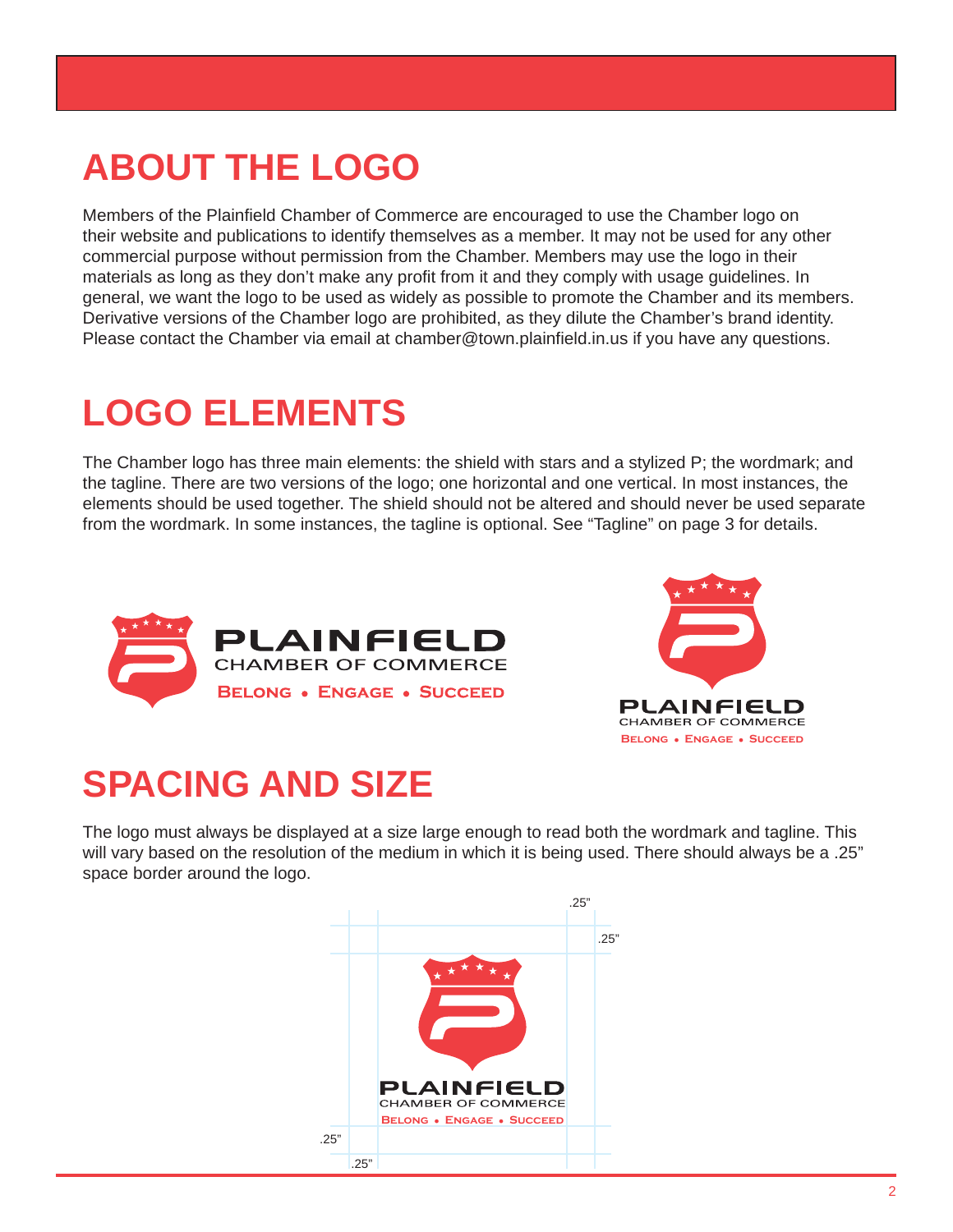### **COLOR**

The only approved colors for the Plainfield Chamber logo are red (PMS 185/C: 1 M: 100 Y: 93 K: 0/ R: 234 G: 29 B: 44), black and white. Place logo on a white background whenever possible. When print production does not allow for PMS 185 red or the CMYK conversion of 185, or when used on a background other than white, a white on black logo or reversed PMS 185 red on white version of the logo may be used.



#### **TAGLINE**

The Plainfield Chamber tagline, BELONG . ENGAGE . SUCCEED, promotes our recipe for successful chamber membership and should be used with our logo on all external communications, with the exception of certain promotional products as designated by the Chamber. Logo placement on member websites should always include the tagline. Tagline placement should always be directly below the Plainfield Chamber of Commerce wordmark and should appear in PMS 185 red.



### **FONTS**

The "Plainfield" part of the word mark should always be Hanzel Extended; "Chamber of Commerce" should always be Arial Bold; and "Belong • Engage • Succeed" should always be Copperplate Gothic Bold. No font substitutions should ever be used. Bullet points in tagline should not be substituted with any other punctuation marks.